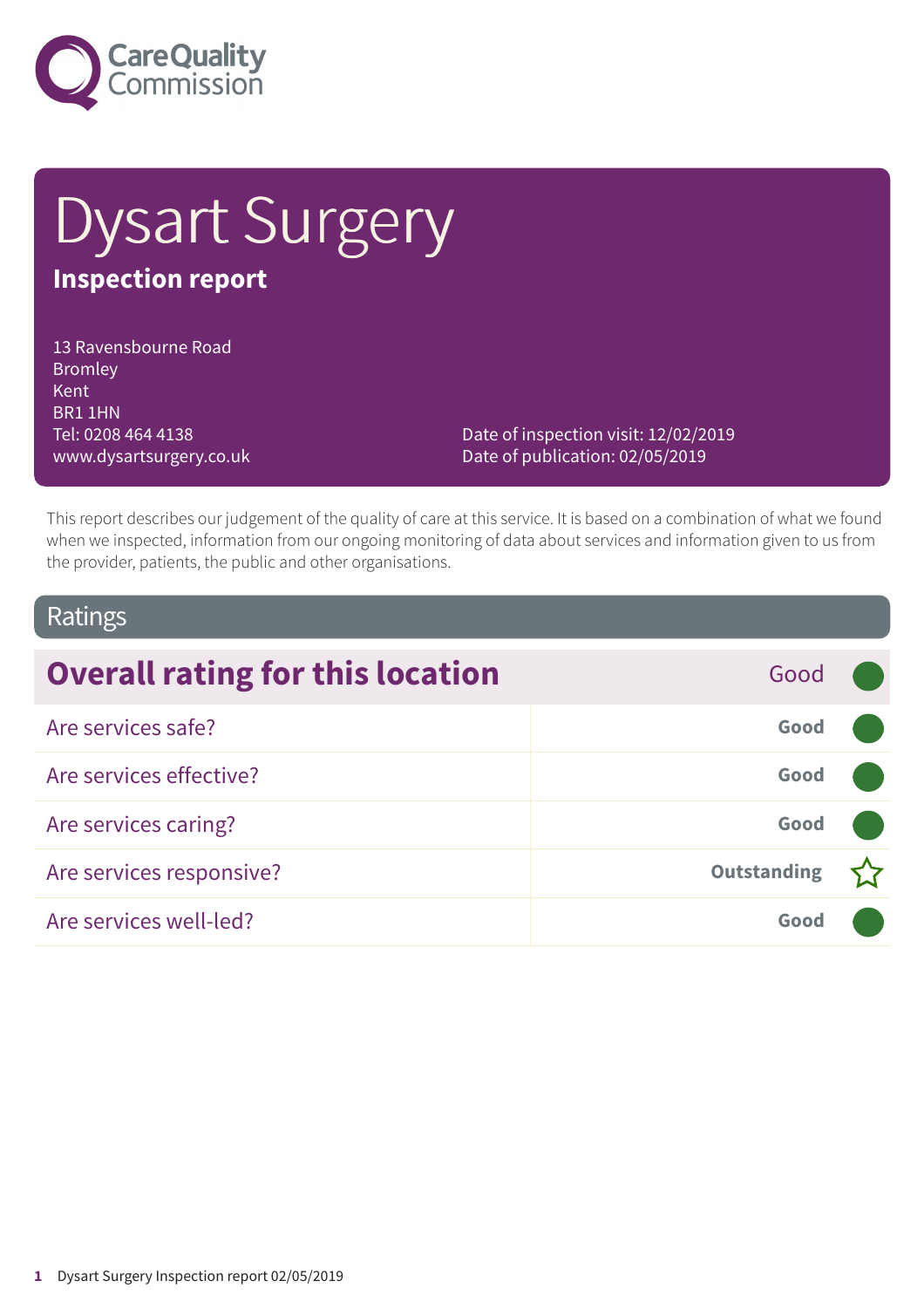# Overall summary

We carried out an announced comprehensive inspection at Dysart surgery on 12 February 2019 as part of our inspection programme. We previously carried out an announced comprehensive inspection at Dysart surgery on 10 February 2015. Overall the practice was rated as outstanding. It was rated as outstanding for providing effective, responsive and caring services. The relevant reports can be downloaded from:

We based our judgement of the quality of care at this service on a combination of:

- what we found when we inspected
- information from our ongoing monitoring of data about services and
- information from the provider, patients, the public and other organisations.

We rated the practice as **outstanding** for providing responsive services because:

- Services were tailored to meet the needs of individual patients. They were delivered in a flexible way that ensured choice and continuity of care.
- There were innovative approaches to providing integrated person-centred care.
- The practice had identified areas where there were gaps in provision locally and had taken steps to address them.

We found that the practice was outstanding for its treatment of people whose circumstances may make them vulnerable and people experiencing poor mental health (including people with dementia). It was rated as good for its treatment of all older people, people with long-term conditions, families, children and young people and working age people (including those recently retired and students).

We have rated this practice as good overall and good for providing safe, effective, caring responsive and well led services.

We found that:

- The practice provided care in a way that kept patients safe and protected them from avoidable harm.
- Patients received effective care and treatment that met their needs.
- Staff dealt with patients with kindness and respect and involved them in decisions about their care.
- The way the practice was led and managed promoted the delivery of high-quality, person-centre care.

The practice **should** continue to review ways to improve uptake of childhood immunisations and cervical screening.

**Dr Rosie Benneyworth** BM BS BMedSci MRCGP

Chief Inspector of Primary Medical Services and Integrated Care.